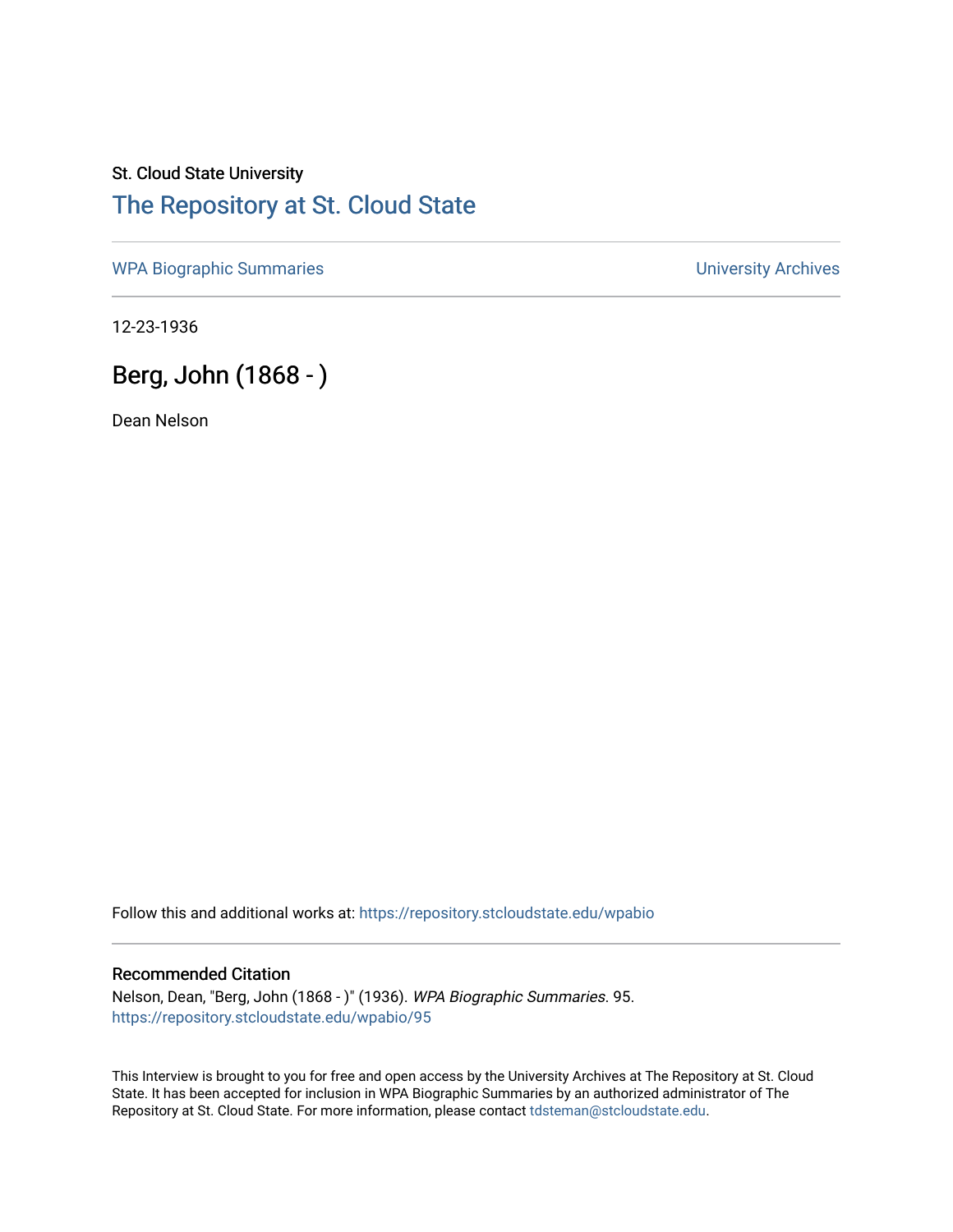BERG, JOHN

### File No.  $R - 9P$

John Berg was born in Shakopee, Scott County, Minnesota June 15. 1868, son of George and Anna Berg.

George and Anna Berg were natives of Germany and came to America to find a better livelihood, settling near the village of Shakopee.

In 1874 George took his family and moved to Melrose, Stearns County. Minnesota and near this town started farming. John received a small amount of educational instruction in a rural school and then helped his parents with the hard labors and routine of farm work. The original farm that the Berg family first put under cultivation was wild and the first buildings consisted of a log house and straw shed for the livestock. The only implements were a plow, a wooden Marrow, and a wagon. With such crude implements of that date and only a limited number of oxen the task of breaking land was very difficult. In 1890 John left his father's farm and worked as a farm hand amongst the neighboring farmers. He was employed in this capacity until 1897 and in that year married Margaret Kraemer at Meire Grove. Stearns County.

Margaret (Kraemer) Berg was born at Meire Grove, March 5, 1877, daughter of Gottfreid and Lena Kraemer.

After his marriage John farmed near Meire Grove for several years and then purchased a farm near Melrose. He kept this land only a short time and then purchased another tract of land near Elrosa. John farmed this successfully until 1926 and then moved to the city of St. Cloud. He has since resided in this city until 1936 and at present is with his son at Sauk Centre, Minnesota.

To John and Margaret (Kraemer) Berg were born thirteen children. Gottfreid, Katherine, Clara, George, Lena, Hilda, Elizabeth, Alvina, Christian, Marie, Lester, Alphonse and Barbara.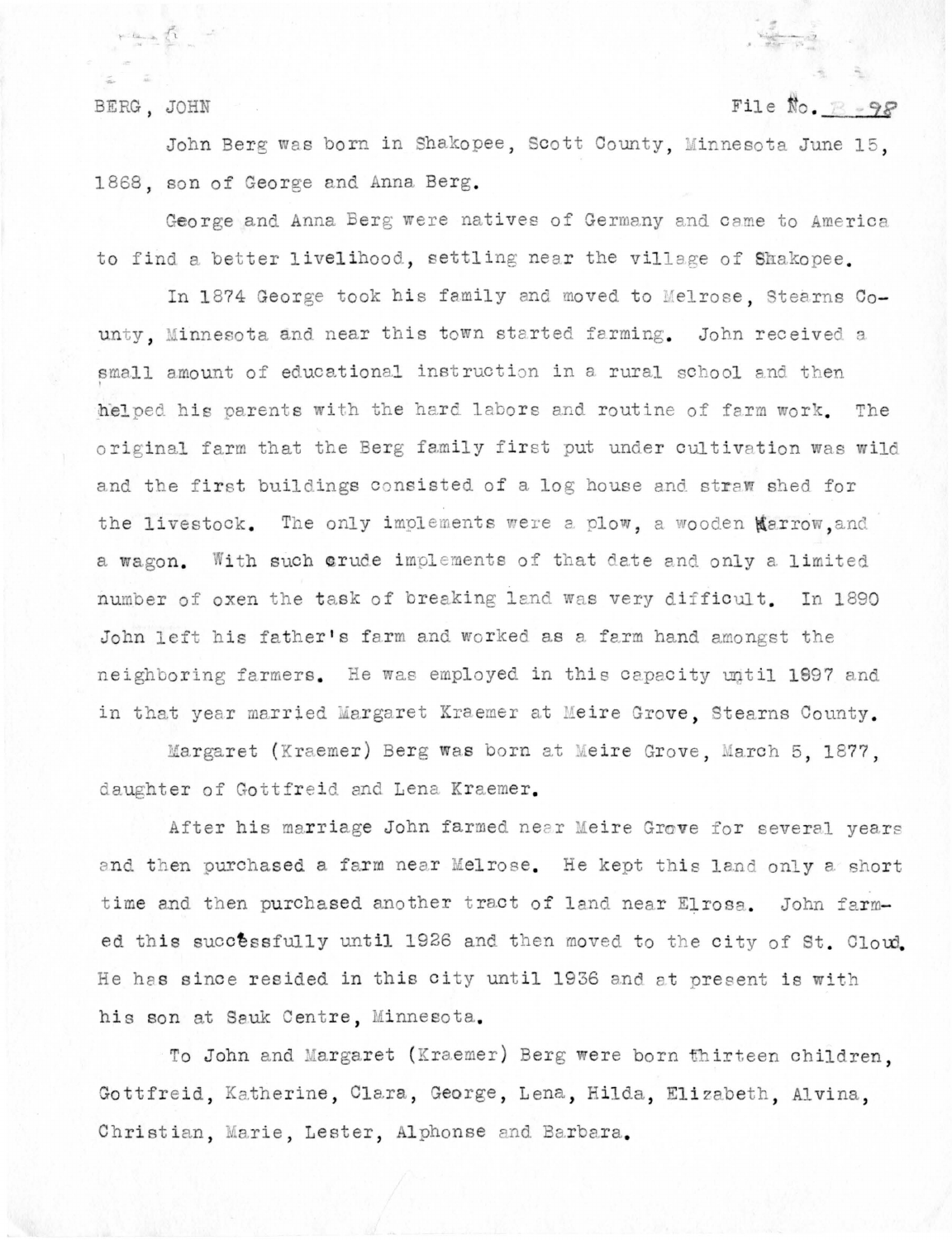There are twenty-one grandchildren.

Interviewed: John Berg<br>Date: December 23, 1936<br>By: Dean Nelson

Publication Granted

Page 2